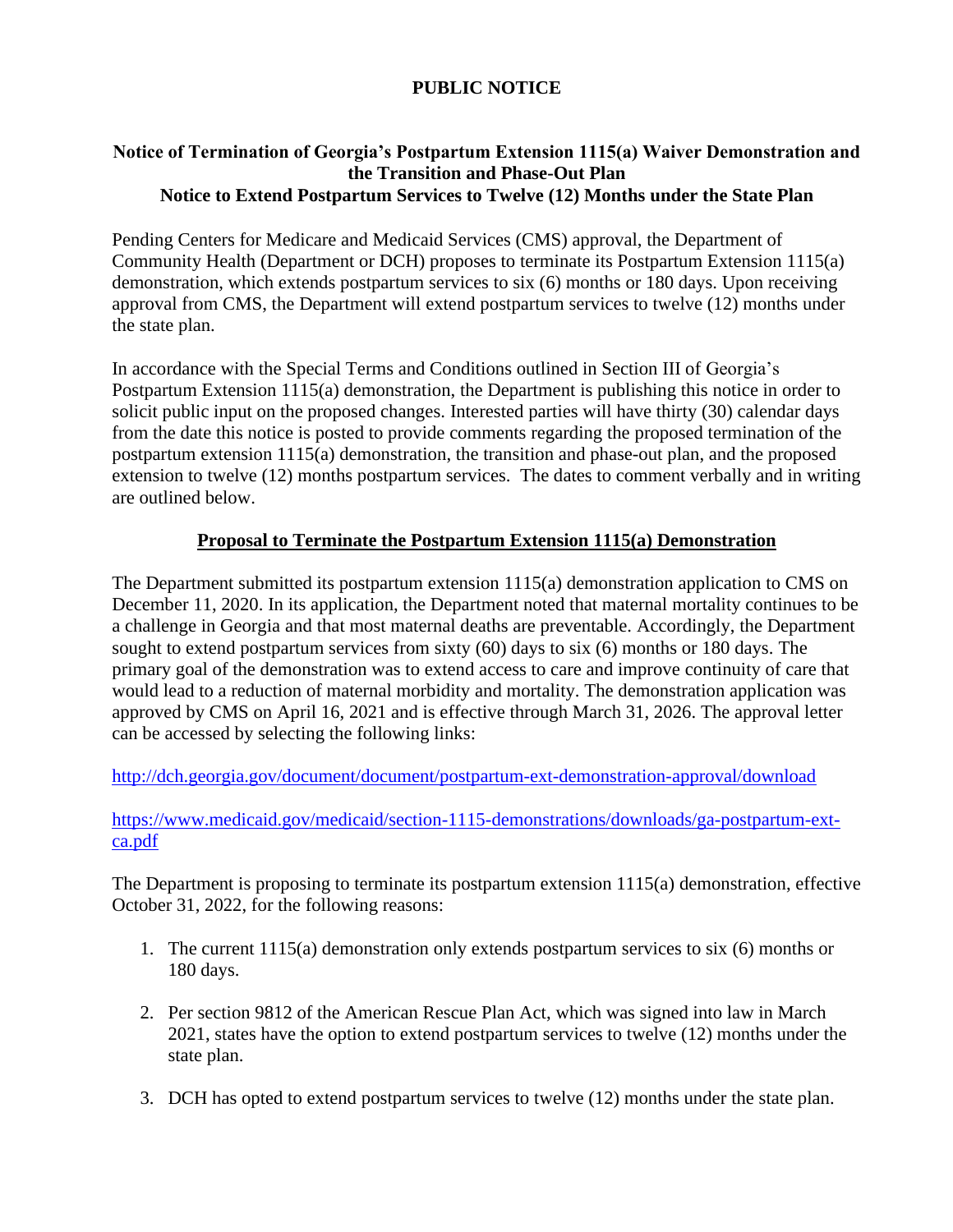4. Transitioning to twelve (12) months postpartum services under the state plan should extend access to care and improve continuity of care that should lead to a reduction of maternal morbidity and mortality.

The eligibility groups will remain the same under the state plan twelve (12) months postpartum coverage option.

### **When Will the Twelve (12) Months Postpartum Services Begin?**

Upon receipt of CMS approval. CMS must approve the Department's transition and phase-out plan before the Department can begin implementing its phase-out activities. Additionally, CMS must approve the state plan amendment extending postpartum services to twelve (12) months.

### **Transition and Phase-Out Plan**

- 1. Submission of State Plan Amendment:
	- DCH will submit a State Plan Amendment extending postpartum services to twelve (12) months in accordance with the American Rescue Plan Act.
- 2. Process to Notify Affected Members:
	- Members who are receiving postpartum services through the 1115(a) postpartum demonstration will be notified in writing, via U.S. mail, of the state's intent to terminate the 1115(a) postpartum demonstration and extend postpartum services to twelve (12) months. A draft copy of the notice is attached in Appendix A.
	- Members who are receiving postpartum services through the  $1115(a)$  demonstration will be notified of the transition to twelve (12) months postpartum services through direct member outreach.
	- Notice will be placed on the Care Management Organizations' (CMO) member webpages, the DCH webpage, the Gateway system, and the Georgia Medicaid Management Information System (GAMMIS).
	- DCH will engage external stakeholders, provider associations, and advocacy groups, including, but not limited to the following:
		- o Center for Reproductive Rights
		- o Maternal Mortality Stakeholders Group (MMSG)
		- o Georgians for a Healthy Future (GHF)
		- o Interfaith Children's Movement, Inc. (ICM)
		- o Georgia Obstetrical and Gynecological Society
		- o Black Mamas Matter Alliance (BMMA)
		- o Voices for Georgia's Children
		- o Georgia Chapter, The American College of Obstetricians and Gynecologists (ACOG)
		- o Georgia Budget and Policy Institute
		- o Georgia Hospital Association (GHA)
		- o Planned Parenthood Southeast
		- o Georgia Chapter, American Academy of Pediatrics (GAAAP)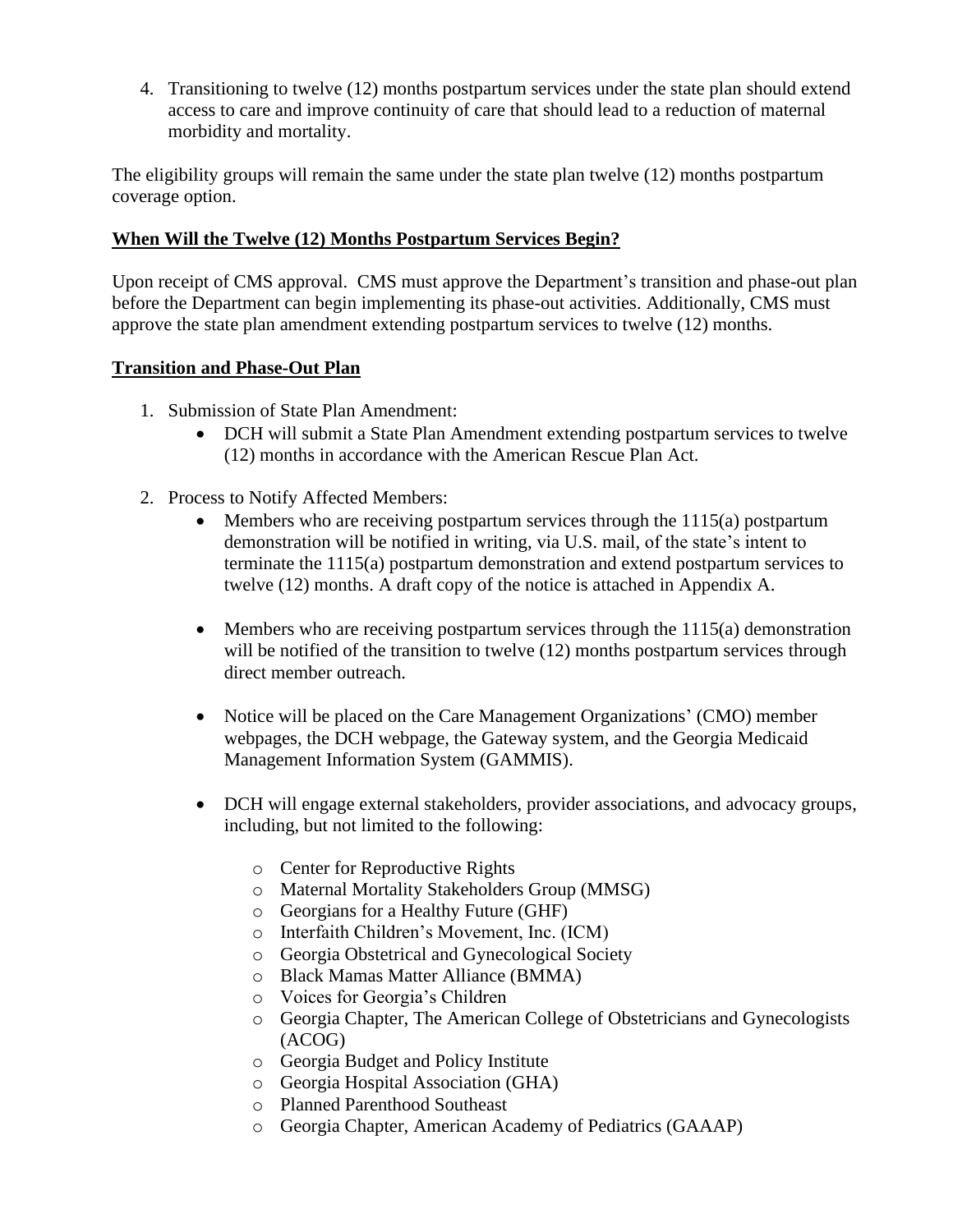- 3. Eligibility Re-Determinations and Enrollment Transitions:
	- The state will conduct redeterminations of Medicaid eligibility prior to the termination of the demonstration for the affected members to ensure ongoing coverage for eligible beneficiaries.<sup>1</sup>
	- All mothers who are within the six-month postpartum period, under the  $1115(a)$ demonstration, will transition out of the demonstration and will seamlessly receive the remainder of the 12 months postpartum services allowed under the state plan. Members will be notified in writing via U.S. mail and through direct member outreach.
	- All mothers who have completed their six-month postpartum period, under the 1115(a) demonstration, from July 1, 2021, through the termination date will be permitted to receive the remaining six months of postpartum services allowed under the state plan. Members will be notified in writing via U.S. mail and through direct member outreach.
	- Prior to making a determination of ineligibility the state will re-determine eligibility for all affected individuals in order to determine if the individual qualifies for Medicaid under a different eligibility category as required in 42 C.F.R. §  $435.916(f)(1).^{2}$
	- For individuals determined ineligible for Medicaid and CHIP, the state will determine potential eligibility for other insurance affordability programs and comply with the procedures set forth in 42 CFR 435.1200(e).
	- The state will comply with all applicable notice requirements found in 42 CFR, part 431 subpart E, including sections 431.206 through 431.214.
	- The state will ensure all applicable appeal and hearing rights are afforded to beneficiaries in the demonstration as outlined in 42 CFR, part 431 subpart E, including sections 431.220 and 431.221.
	- If a beneficiary in the demonstration requests a hearing before the date of action, the state will maintain benefits as required in 42 CFR §431.230.
- 4. Benefits and Cost Sharing Requirements:
	- The Medicaid benefit package will not change.
	- There is no cost-sharing, copayment, or coinsurance
- 5. Care Management Organizations (CMO):
	- Members who are enrolled with a Care Management Organization (Amerigroup, CareSource, or Peach State Health Plan) will continue to be enrolled with their CMO and will continue to receive postpartum services for the allowed 12 -month period.

<sup>&</sup>lt;sup>1</sup> Due to the existing national Public Health Emergency, members will not be terminated at this time.

<sup>2</sup> Due to the national Public Health Emergency all redeterminations are on hold. Redeterminations will continue upon the termination of the national Public Health Emergency.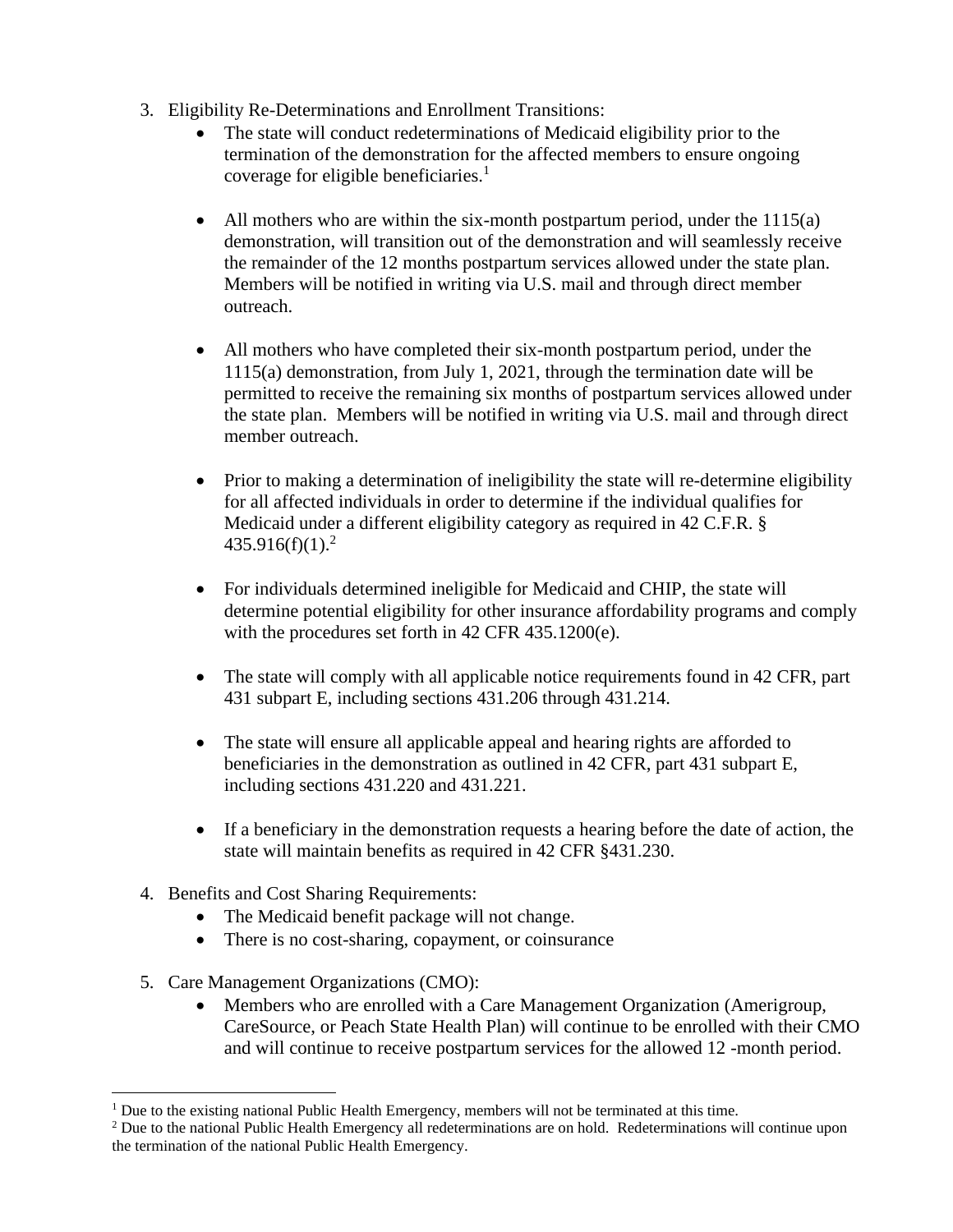- CMO assignment/selection will follow the same process used outside the 1115(a) demonstration. Members who do not already belong to a CMO upon entry into the program will be automatically enrolled into a CMO. Members will then have a 90 day window to switch to a different plan if they choose to before being locked into their assigned plan until their annual anniversary date the following year.
- 6. Aged, Blind, or Disabled:
	- Aged, Blind or Disabled members will continue to be enrolled in traditional Medicaid or Fee-for-Service and will continue to receive postpartum services for the allowed 12-month period.

### **Transition to Twelve (12) Months Postpartum Services Under the State Plan**

Pursuant to 42 C.F.R. § 447.205, the Georgia Department of Community Health is required to give public notice of any significant proposed change in its methods and standards for setting payment rates for services.

Pending Centers for Medicare and Medicaid Services (CMS) approval, the Department of Community Health (Department or DCH) proposes to extend postpartum services from six (6) months to twelve (12) months as allowed under section 9812 of the American Rescue Plan Act.

The transition to twelve (12) months postpartum services is estimated to increase Medicaid expenditures for SFY 2023 as follows:

| <b>Program</b>               | <b>State Funds</b> | <b>Federal Funds</b> | <b>Total Funds</b> |
|------------------------------|--------------------|----------------------|--------------------|
| Low Income<br>Medicaid (LIM) | \$27,395,603       | \$57,624,504         | \$85,020,107       |

The transition to twelve (12) months postpartum services is estimated to increase Medicaid expenditures for SFY 2024 as follows:

| <b>Program</b> | <b>State Funds</b> | <b>Federal Funds</b> | <b>Total Funds</b> |
|----------------|--------------------|----------------------|--------------------|
| Low Income     | \$29,744,567       | \$57,790,945         | \$87,535,512       |
| Medicaid (LIM) |                    |                      |                    |

This public notice is available for review at each county Division of Family and Children Services office.

Two opportunities for public comment **via Zoom audio** will be available. There will be **no in-person** attendance at the Department of Community Health (DCH).

Individuals who are disabled and need assistance to participate during this meeting should call (404) 656-4479 at least three (3) business days prior to the scheduled public hearing to ensure any necessary accommodations can be provided.

# **#1 Jun 6, 2022 11:00 AM Eastern Time (US and Canada)**

Join Zoom Meeting

[https://us02web.zoom.us/j/89832488281?pwd=MVZXd1BNOTNkOGV0eUcvdFA2Y2ZxUT09](https://gcc02.safelinks.protection.outlook.com/?url=https%3A%2F%2Fus02web.zoom.us%2Fj%2F89832488281%3Fpwd%3DMVZXd1BNOTNkOGV0eUcvdFA2Y2ZxUT09&data=05%7C01%7Cdanwilliams%40dch.ga.gov%7Cab2ce68bcbdf4a76d23108da3f4a5ca2%7C512da10d071b4b948abc9ec4044d1516%7C0%7C0%7C637891885852512737%7CUnknown%7CTWFpbGZsb3d8eyJWIjoiMC4wLjAwMDAiLCJQIjoiV2luMzIiLCJBTiI6Ik1haWwiLCJXVCI6Mn0%3D%7C3000%7C%7C%7C&sdata=S2kOs1RHqiMqL2U9LjMYmSjG6Mk2j4idOy4oxPszdx4%3D&reserved=0)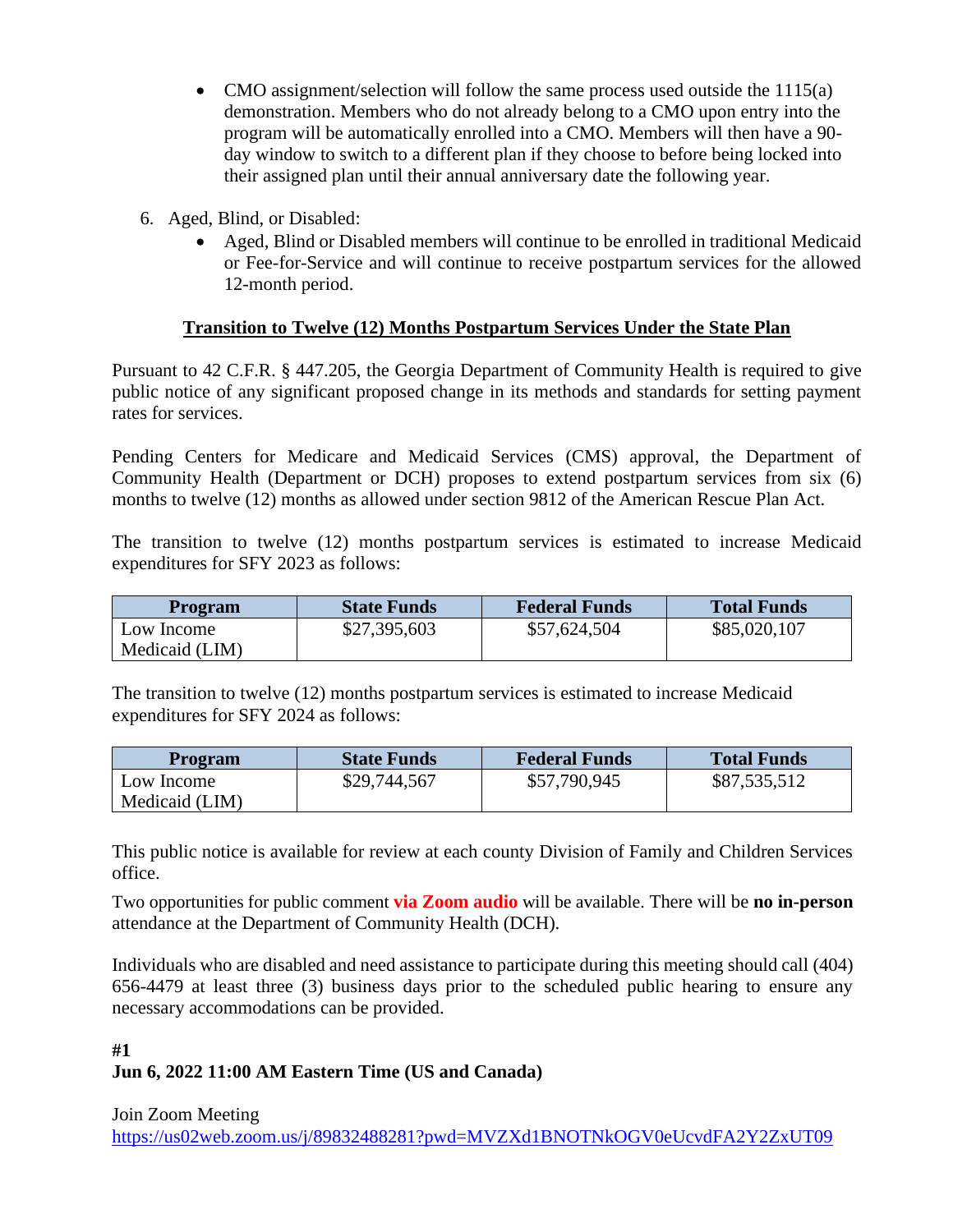Meeting ID: 898 3248 8281 Passcode: Open One tap mobile +16465588656,,89832488281# US (New York) +13017158592,,89832488281# US (Washington DC)

Dial by your location +1 646 558 8656 US (New York) +1 301 715 8592 US (Washington DC) +1 312 626 6799 US (Chicago) +1 669 900 9128 US (San Jose) +1 253 215 8782 US (Tacoma) +1 346 248 7799 US (Houston) Meeting ID: 898 3248 8281

# **#2**

### **June 9, 2022 11:00 AM Eastern Time (US and Canada)**

Join Zoom Meeting [https://us02web.zoom.us/j/87600849632?pwd=MUZ5Y2VKNGNOdStLaWR1WmlmNWFKdz09](https://gcc02.safelinks.protection.outlook.com/?url=https%3A%2F%2Fus02web.zoom.us%2Fj%2F87600849632%3Fpwd%3DMUZ5Y2VKNGNOdStLaWR1WmlmNWFKdz09&data=05%7C01%7Cdanwilliams%40dch.ga.gov%7Ca881cbd7ae4b4a0f900108da3f4a6957%7C512da10d071b4b948abc9ec4044d1516%7C0%7C0%7C637891886067582462%7CUnknown%7CTWFpbGZsb3d8eyJWIjoiMC4wLjAwMDAiLCJQIjoiV2luMzIiLCJBTiI6Ik1haWwiLCJXVCI6Mn0%3D%7C3000%7C%7C%7C&sdata=uuIwchqs4EJ3U6Xas0lCryh6py4RC21%2BrSHmM%2BGpaic%3D&reserved=0)

\_\_\_\_\_\_\_\_\_\_\_\_\_\_\_\_\_\_\_\_\_\_\_\_\_\_\_\_\_\_\_\_\_\_\_\_\_\_\_\_\_\_\_\_\_\_\_\_\_\_\_\_\_\_\_\_\_\_\_\_\_\_\_\_\_\_\_\_\_\_\_\_\_\_\_\_\_\_\_

Meeting ID: 876 0084 9632 Passcode: Open One tap mobile +13126266799,,87600849632# US (Chicago) +16465588656,,87600849632# US (New York)

Dial by your location +1 312 626 6799 US (Chicago) +1 646 558 8656 US (New York) +1 301 715 8592 US (Washington DC) +1 346 248 7799 US (Houston) +1 669 900 9128 US (San Jose) +1 253 215 8782 US (Tacoma) Meeting ID: 876 0084 9632

Individuals wishing to comment in writing on any of the proposed changes should do so on or before **July 1, 2022**, to the Board of Community Health, Post Office Box 1966, Atlanta, Georgia 30301-1966. You may also email comments to Danisha Williams, [danwilliams@dch.ga.gov](mailto:danwilliams@dch.ga.gov) or fax to 404-651-6880.

Comments submitted will be available for review by submitting a request via email to Danisha Williams, [danwilliams@dch.ga.gov.](mailto:danwilliams@dch.ga.gov) Comments from written and public testimony will be provided to the Board of Community Health prior to the **July 18, 2022,** Board meeting. The Board will vote on the proposed changes at the Board meeting to be held at 10:30 a.m. at the Department of Community Health.

> **NOTICE IS HEREBY GIVEN THIS 2nd DAY OF JUNE 2022 Caylee Noggle, Commissioner**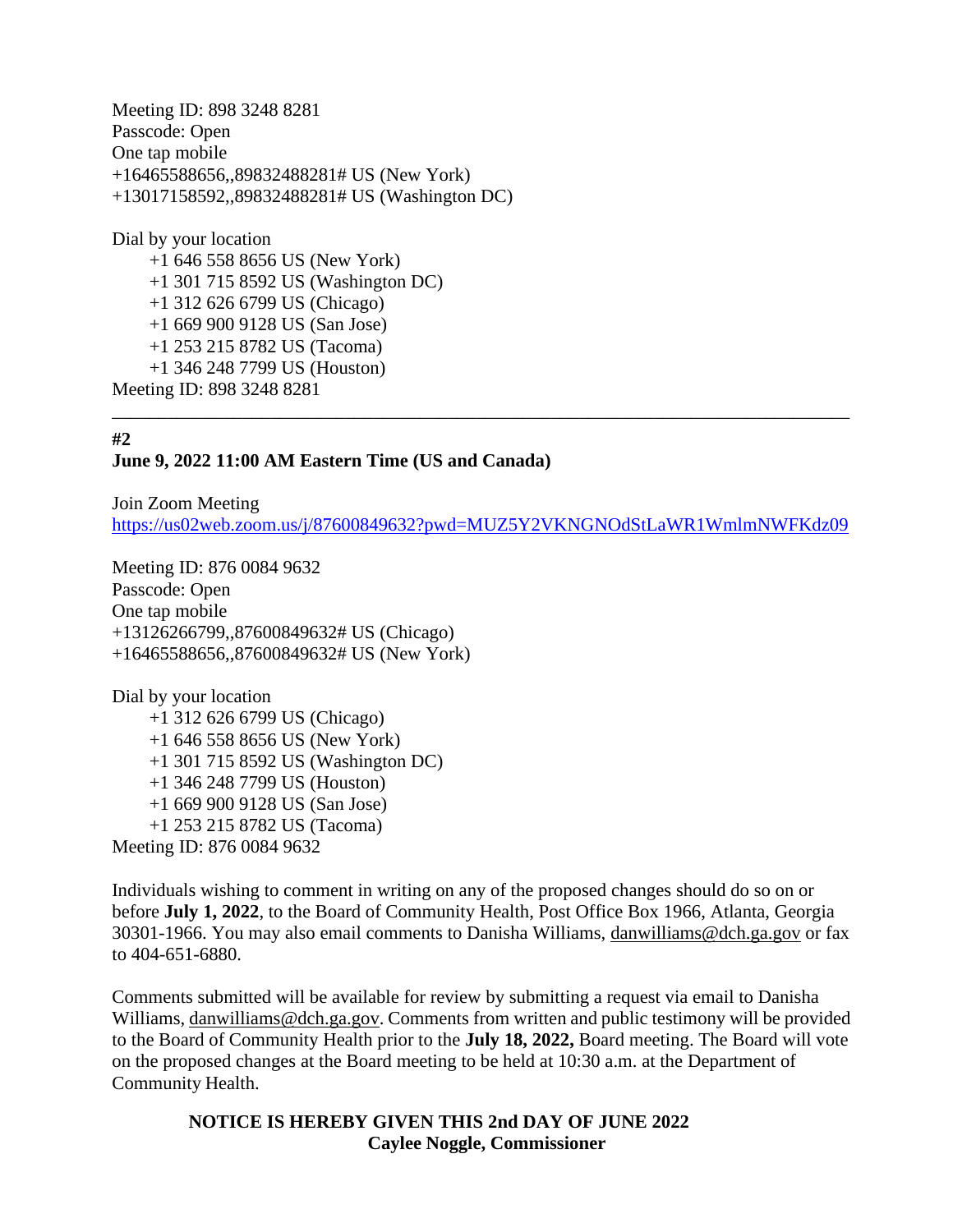# **Appendix A**

### **PROPOSED NOTIFICATION FOR IMPACTED MEMBERS**

[Date] [First Name, Last Name] [Member Address] [Member Address] [City, State, Zip Code]

Re: Transition to 12-months postpartum services

Dear [Member Name]:

This is an important notice about your postpartum coverage. We are making a change to your coverage.

On July 1, 2021, the Medicaid agency extended postpartum services from sixty (60) days to six (6) months for eligible pregnant women. This was done through an 1115 demonstration that was approved by the Centers for Medicare and Medicaid Services (CMS). You are currently receiving six (6) months postpartum services through the 1115 demonstration.

In March 2021, a new law was passed that allows state Medicaid agencies to provide twelve (12) months postpartum coverage to eligible pregnant women. The new law is called the American Rescue Plan Act (ARPA). Section 9812 of the American Rescue Plan Act allows the Medicaid agency to provide twelve (12) months postpartum coverage.

We are proposing to end the 1115 demonstration that allows six  $(6)$  months postpartum services on or about October 31, 2022. This means you will no longer be enrolled in the 1115 demonstration after October 31, 2022. Instead of receiving six (6) months postpartum services through the 1115 demonstration, we are proposing to *increase your postpartum coverage to 12-months* under the state plan. This will give you access to postpartum services for a longer period of time. You do not have to take any action. Your postpartum coverage will transition to twelve (12) months automatically. We will notify you when this occurs.

If you have any questions, you may contact your assigned CMO using the information below:

### **Amerigroup***:*

- Toll Free Number: 800-600-4441
- <https://www.myamerigroup.com/ga/georgia-home.html>

#### **CareSource:**

- Toll Free Number: 855-202-0729
- Website:<https://www.caresource.com/ga/>

#### **Peach State Health Plan**